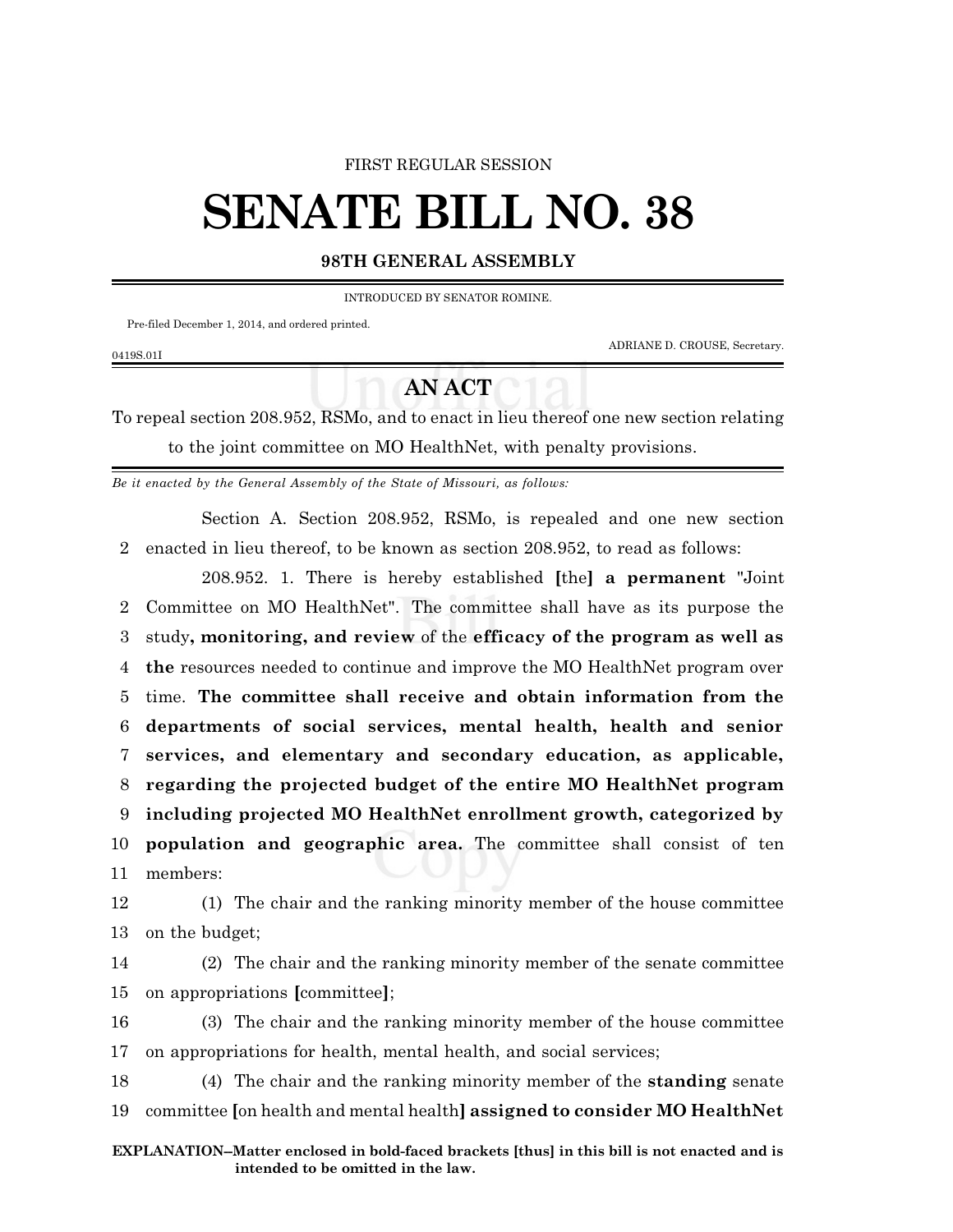### **legislation and matters**;

 (5) A representative chosen by the speaker ofthe house of representatives; and

(6) A senator chosen by the president pro tem of the senate.

No more than three members from each house shall be of the same political party.

 2. A chair of the committee shall be selected by the members of the committee.

 3. The committee shall meet **[**as necessary**] at least twice a year. In the event of three consecutive absences on the part of any member, such member may be removed from the committee. The committee shall solicit from state organizations representing health care professionals as to any recommendations they have to improve the quality of health care and its cost**.

 4. **[**Nothing in this section shall be construed as authorizing the committee to hire employees or enter into any employment contracts**] The committee is authorized to hire an employee or enter into employment contracts, including an executive director to conduct an audit, special review or investigation of the MO HealthNet program in order to assist the committee with its duties. Such executive director shall have free access to all divisions or offices within the departments of social services, health and senior services, or mental health associated with the MO HealthNet program for the inspection of such books, accounts, contracts, data, and papers as concern any of the executive director's duties. Any person who willfully makes or causes to be made to the executive director any false, misleading, or unfounded report for the purpose of interfering with the performance of the executive director's duties under this section shall be guilty of a class A misdemeanor. The compensation of such personnel and the expenses of the committee shall be paid from the joint contingent fund or jointly from the senate and house contingent funds until an appropriation is made therefor**.

 5. **[**The committee shall receive and study the five-year rolling MO HealthNet budget forecast issued annually by the legislative budget office.

 6.**]** The committee shall **annually conduct a rolling five-year MO HealthNet forecast and** make recommendations in a report to the general assembly by January first each year, beginning in **[**2008**] 2016**, on anticipated growth in the MO HealthNet program, needed improvements, anticipated needed